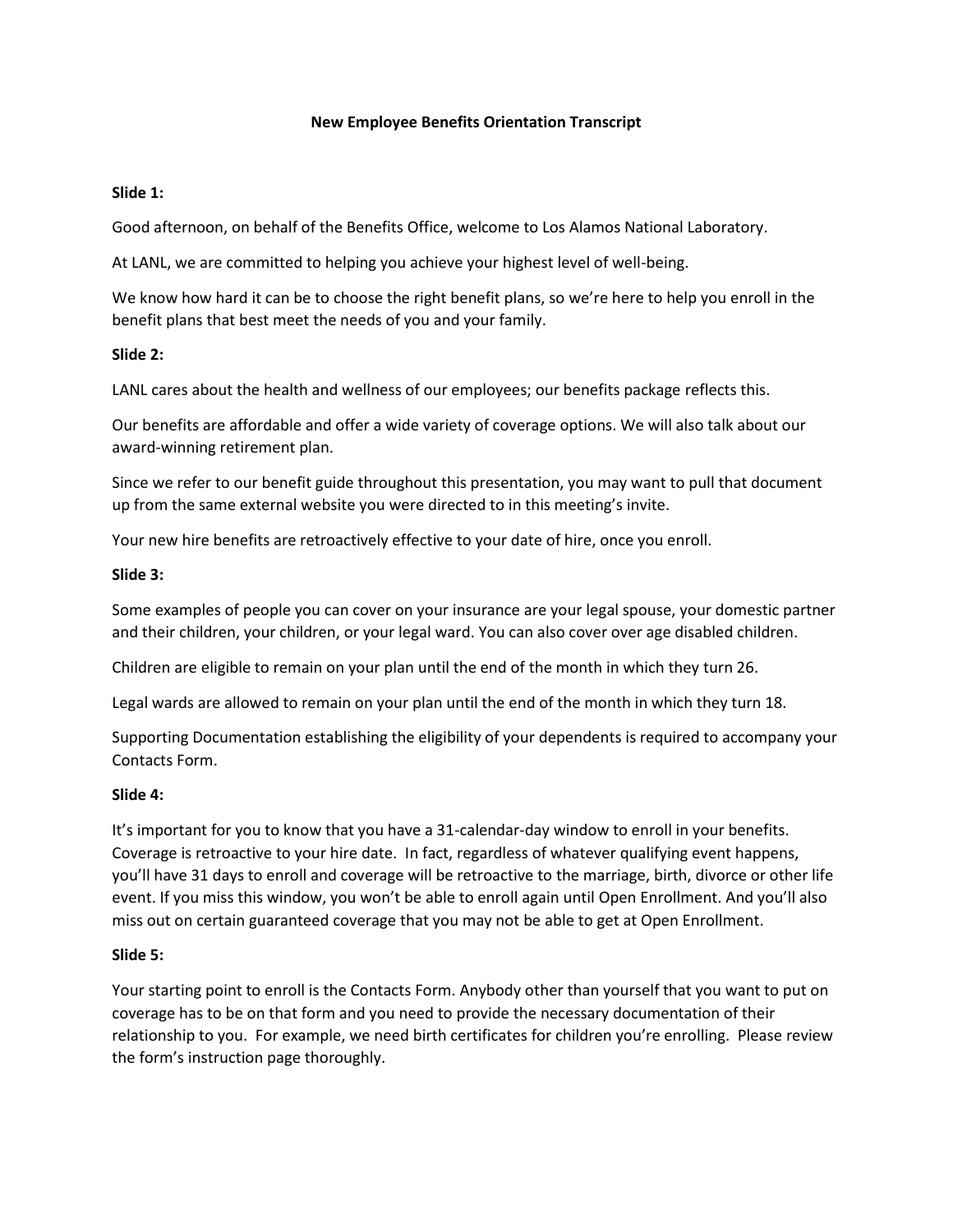We'll tell you when we've entered your dependent information. Then you can go in and make your elections through LANL Worker Self Service; the same place you'll enter your time and check your pay slip. Just click the benefits link, follow the prompts, save a copy for yourself and hit Finish. If we need additional information to complete your enrollment, you'll be notified.

A step-by-step guide is available on the Benefits website.

## **Slide 6:**

Premiums are the amount of money you pay out of your paycheck for the plan option and coverage level you choose. Premium deductions are taken twice a month.

LANL pays 79% of the cost of your coverage, and employees pay 21%. The premiums you'll see listed on your guide are the 21% that you will pay for.

For Example – July and December 2021 have 3 pay periods, premium deductions will only be taken on the first two pay periods.

## **Slide 7:**

Let's start with the benefit most people are interested in: medical insurance.

Blue Cross Blue Shield of New Mexico is our medical insurance provider for both medical plan options LANL offers.

But you aren't limited to doctors and hospitals in New Mexico. If you or your family's doctor participates with ANY Blue Cross Blue Shield plan nationwide, that doctor is automatically in our network. That's why we'll focus today on in-network benefits.

### **Slide 8:**

Let's start with your Medical coverage options.

We offer two competitive medical plan options. We have a Preferred Provider Organization or PPO and a High-Deductible Health Plan or HDHP.

Both plans offer in and out of network coverage and a large nationwide network of Blue Cross Blue Shield providers.

# **Slide 9:**

Both plans also offer free preventive care. Each plan also has an associated tax-advantaged account available that we will be discussing in a later slide.

There is a 24/7 Nurseline at (800) 973-6329. Could your child's fever or sore throat turn into something more serious? Is your 1am asthma attack cause for a trip to the ER? The 24/7 Nurseline can help you figure out if you should call your doctor, go to the ER or treat your problem yourself.

### **Slide 10:**

First I'd like to go over some definitions as we navigate through medical coverage. Some of these terms might be new to you and others you might already know.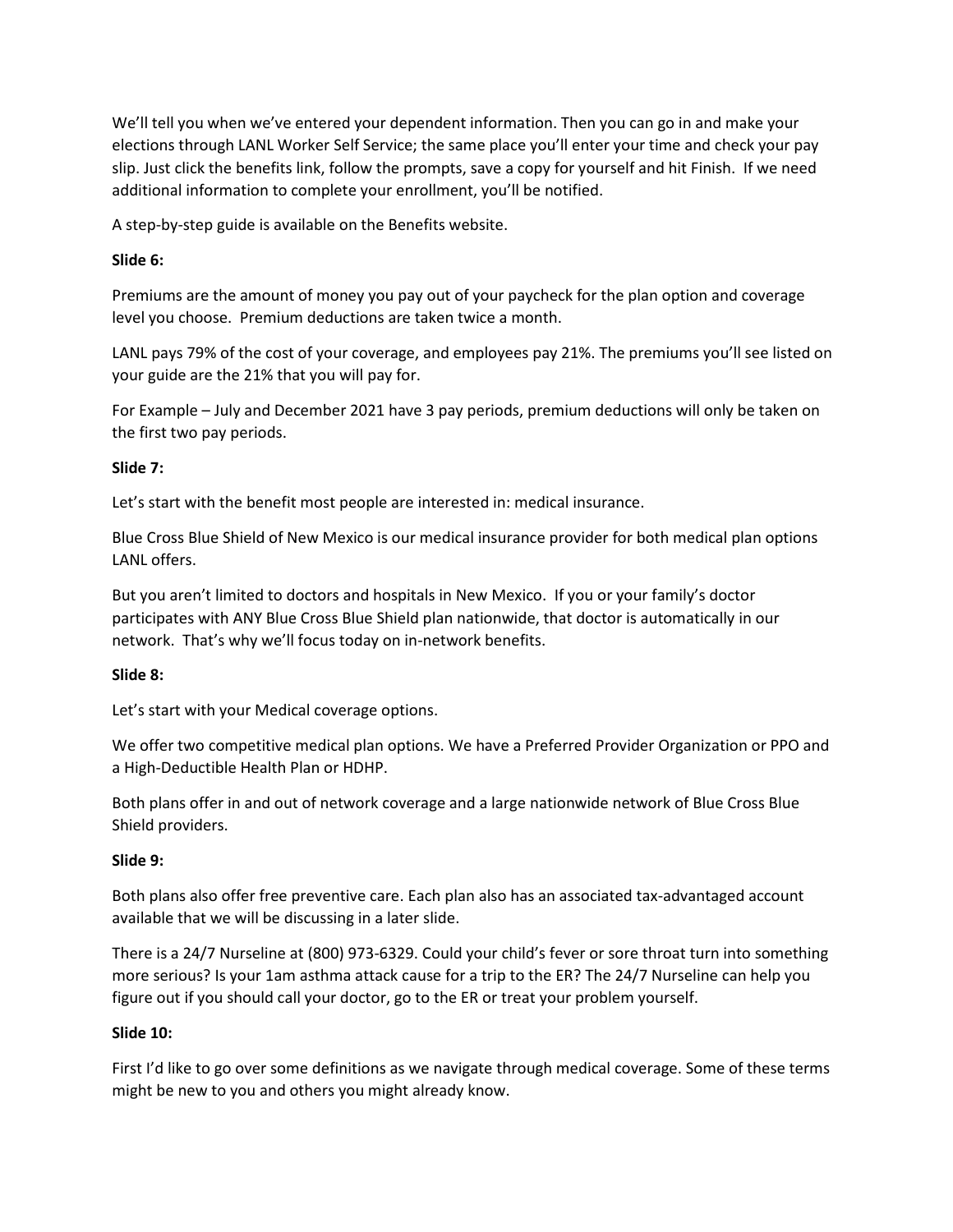*Deductible*: This is the amount you pay first before the plan pays, just like for car insurance.

*Co-insurance* is the percentage of costs you pay after you meet the deductible. If you stay within the network, you pay just 10%. 20% for prescriptions on the High-Deductible Health Plan.

*Co-pay*. This only applies to the PPO plan and provides a fixed copayment for the most frequently used services, rather than the deductible and co-insurance.

*Out of pocket max*. Once you pay a certain amount out of your own pocket, the limit kicks in and the plan reverts to 100% coverage of allowed services for the rest of the calendar year.

## **Slide 11:**

You can see here a quick side-by-side comparison of each plans' features. The important thing to remember is that the deductible and out of pocket maximum work differently for each plan.

For the HDHP, if you have any dependents enrolled in the plan, you work towards the deductible and out-of-pocket maximum as a family unit.

For the PPO plan, the deductible and out-of-pocket maximum are treated as per-person amounts. Each person has to meet their individual limit. The limits are capped at the family amount, though, if you have more than three people enrolled in the plan.

Now, let's talk about that last row in the column, tax-advantaged plans.

## **Slide 12:**

What is an HSA? The HSA is available only if you are enrolled in the HDHP and you actively elect the HSA. This account that allows you to set aside pre-tax dollars, which lowers your taxable income, to use for qualified medical dental and vision expenses not covered by your plan.

# **Slide 13:**

The Health Savings Account is a tax-advantaged, interest-bearing medical savings account available to employees enrolled in the High-Deductible Health Plan. This account allows you to pay for eligible medical expenses and rolls over from year to year.

You can use this account to help you pay for qualified medical, dental, and vision expenses not covered by your plans. You can spend your funds on your eligible tax dependents' expenses too.

You do want to make sure you are qualified and therefore, you must actively enroll; we will not automatically enroll you, even if you enroll at \$0 per paycheck. You must have the HSA in order to receive LANL contributions including any Virgin Pulse rewards, which we'll discuss later.

If you have other coverage, such as Medicare, Tricare, etc. you might not qualify for an HSA. Even your spouse's medical flexible spending account, what we call a health care reimbursement account or HCRA, can knock you out of eligibility for this plan.

Again, for specific information regarding eligibility and annual contribution limits, please visit the IRS website at [www.irs.gov.](http://www.irs.gov/) We do want to highlight that your annual contribution limit may be pro-rated based on your hire date. See your guide and call HSA Bank for questions.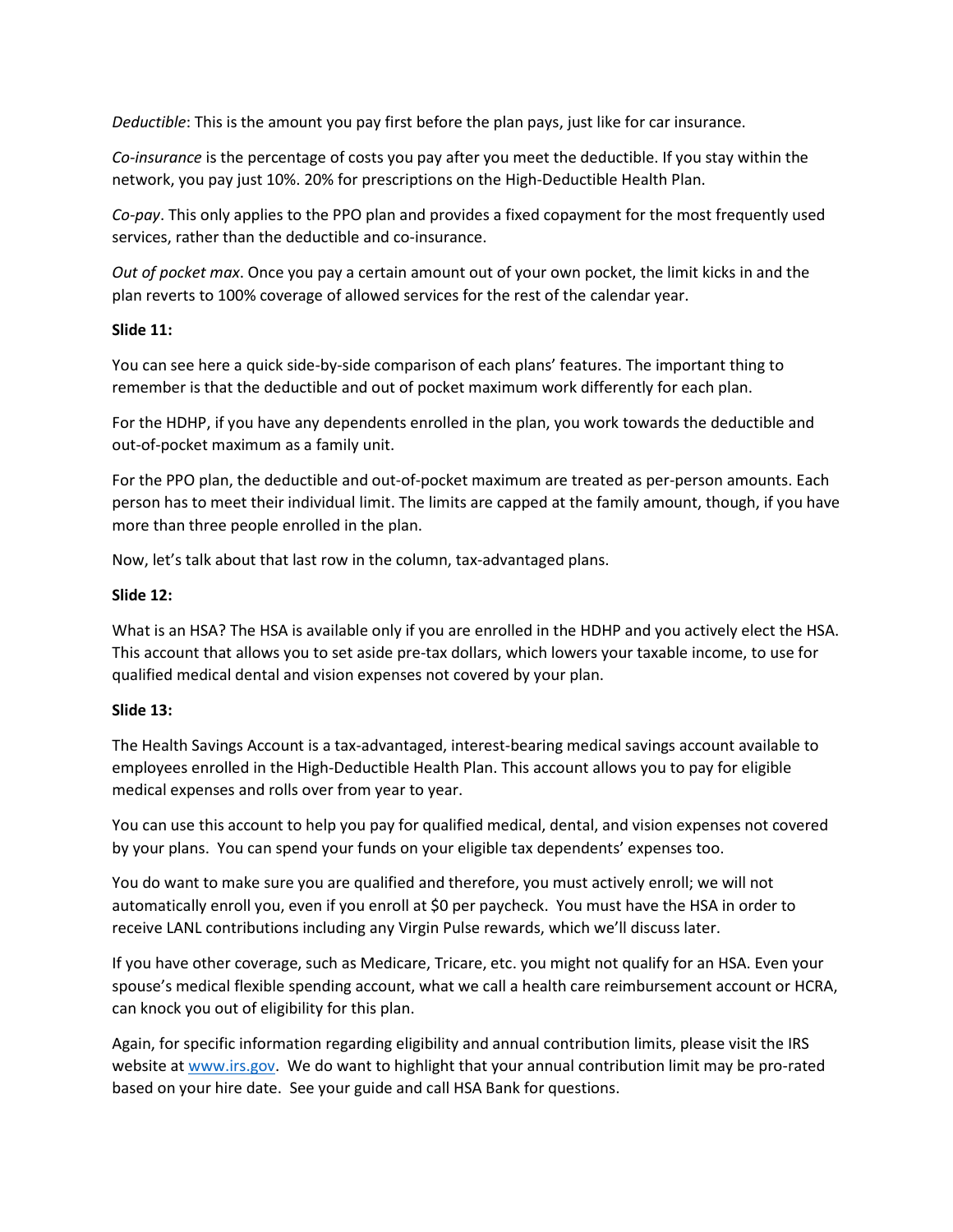Now, let's look at the HCRA and some of our other Flexible Spending Account options.

## **Slide 14:**

So what is a Flexible Spending Account?

A Flexible Spending Account, or FSA, administered by ConnectYourCare, will lower your taxable income and allow you to use the funds you set aside for certain qualifying expenses, depending on which account, or accounts, you use.

LANL offers three different Flexible Spending Accounts.

All Flexible Spending Accounts have a "use it or lose it" feature, as required by the IRS. It means you need to spend all the funds in the account by the end of the calendar year or you forfeit the money to the plan. All plans have a grace period which will give you until March 15 of 2022 to spend your 2021 contributions. Let's compare the plans on the next slide.

## **Slide 15:**

The HCRA is the first FSA, and we've briefly mentioned it when we talked about the HSA a few slides back. Money you put into the HCRA can be spent on the same types of services: medical, dental, and vision. The great thing about this compared to the HSA is that you elect an ANNUAL amount and that amount is front loaded onto a debit card you can use for eligible expenses, even if only a fraction of that has been taken out of your paychecks.

The Dependent Care Reimbursement Account, or DCRA, is used only for adult or child daycare, and there is no debit card or front loading.

Unlike many employers, we also offer an Adoption Assistance Expense Account. Again, no debit card and no front loading, but keep in mind your adoption must be finalized before the end of the calendar year or you may forfeit a significant amount of money.

### **Slide 16:**

We have 3 Health Partners who will help you navigate your health coverage in different ways. All of these are offered at no additional premium. If you're enrolled in one of our medical plans, you are eligible.

Important – contact information for these partners will be on your Blue Cross Blue Shield ID card.

The Health Partners are:

*MDLIVE*, which offers telemedicine via phone, app, or online – FREE for PPO, \$44 base for High-Deductible Health Plan, and then after the deductible is met: \$4.40.

*Consumer Medical* has free information for medical related issues, and an incentivized second opinion program for qualifying surgeries. And you get the incentive even if you decide to have the surgery, as long as you follow the program.

*Hinge Health* offers virtual physical therapy, if you qualify.

# **Slide 17:**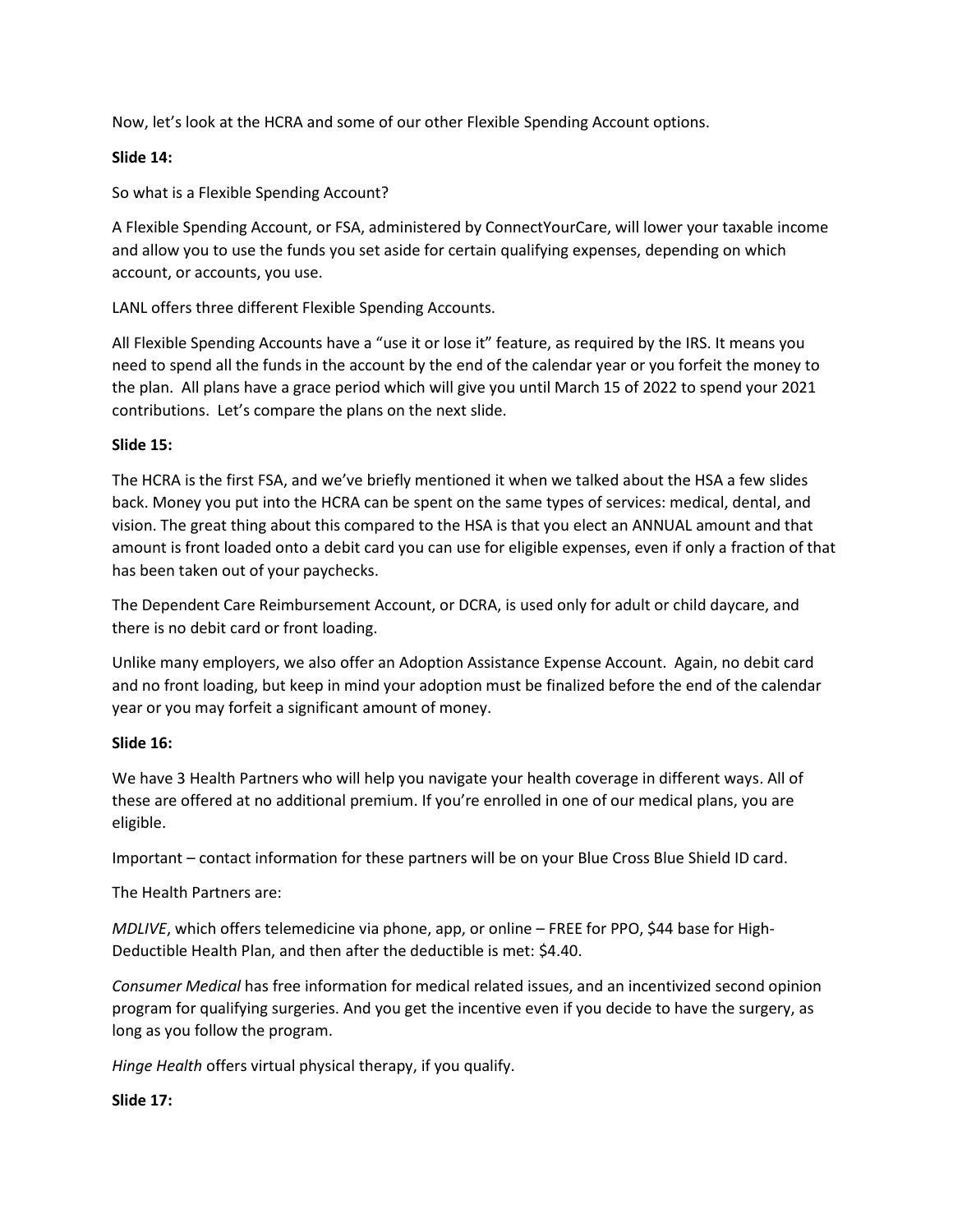Meet ALEX, our virtual Benefits Counselor. This system is here to help you navigate the options here at LANL and help you weigh your options. Find ALEX on our Benefits website.

The Premium Calculator walks you through your enrollment options and you can see your premiums as you make your choices. A great feature of this tool is that you can see how much your 401k will cost out of your paycheck and get a glimpse into how much money you can get with your LANL 401k matching contribution, which my colleague will go over in more detail.

## **Slide 18:**

Let's next review dental insurance. LANL's dental plan is through Delta Dental of New Mexico.

## **Slide 19:**

Our plan offers a large national network with low deductibles, low premiums, a preventive care allowance, such as 2 cleanings per year that don't need to be 6 months apart, and many other covered services including orthodontic allowances for children and adults.

Please see your guide for more plan details and the premium.

## **Slide 20:**

Along with dental, LANL also offers vision insurance.

LANL's vision plan is through Davis Vision.

### **Slide 21:**

The Davis Vision plan offers a large national network, affordable premiums, and low co-pays such as \$10 for your annual exam, and covered in full contacts or frames with lenses within the Davis Vision Designer Collection along with free lens features to choose from.

If you choose to purchase products outside of the Designer Collection, you will have a \$200 allowance to use.

Premiums and additional plan details can be found in your guide.

### **Slide 22:**

Instead of choosing from a smaller selection of frames at your local eye doctor's office, you can look at all of your options and order online through the Davis Vision website as well as going to Visionworks in Albuquerque to see the entire collection in person.

With your frames, you also get a free scratch resistant coating and a 1 year breakage warranty.

### **Slide 23:**

In addition to medical, dental, and vision care, LANL also offers a legal plan to help with legal needs that may arise.

### **Slide 24:**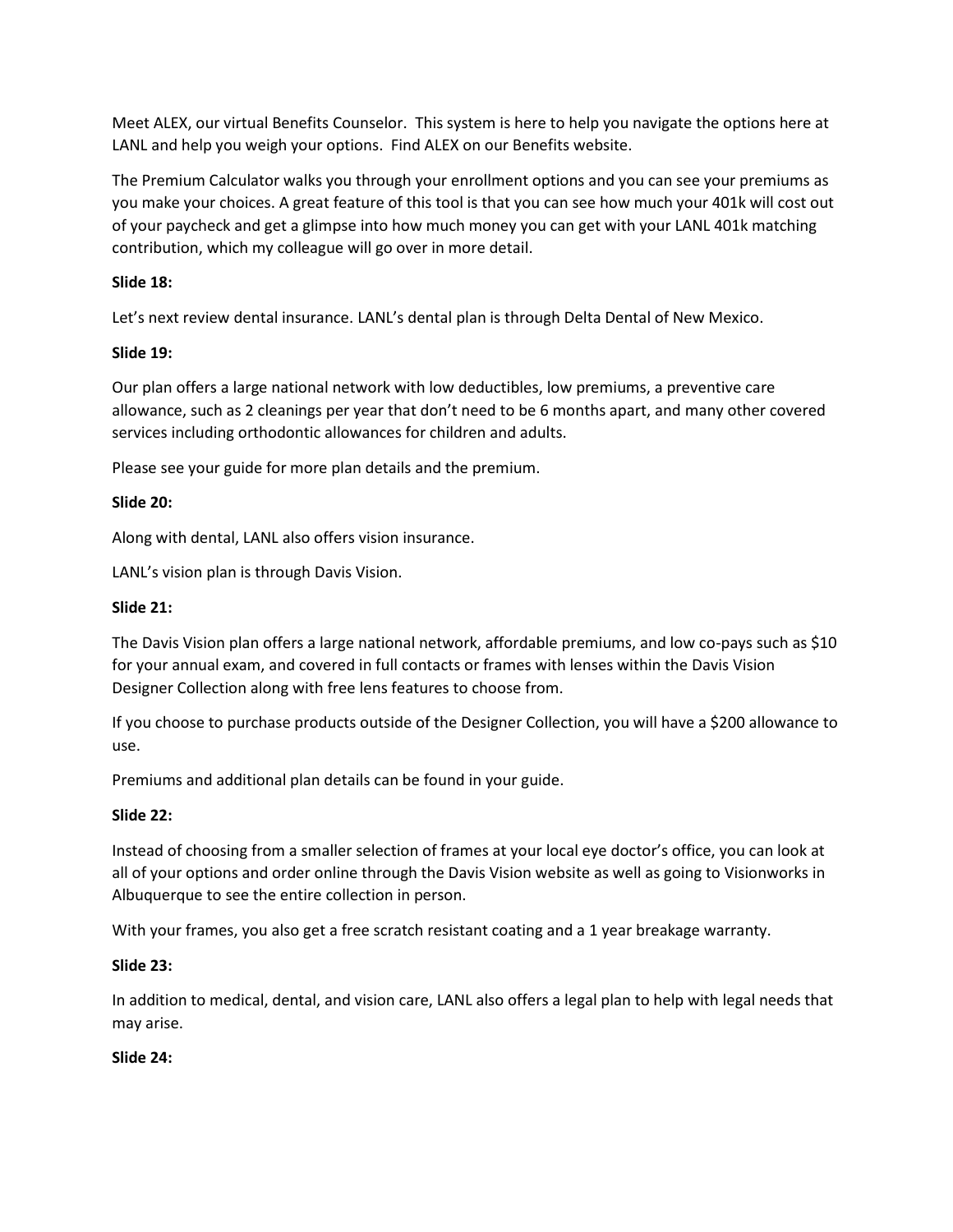This plan offers access to an online law library, DIY documents, over-the-phone assistance, and affordable legal representation for a variety of situations, many of which are free if you see an innetwork attorney. ARAG will even pay a portion of your bill if you use an out-of-network attorney.

Additionally, the plan also offers a comprehensive identity theft package. This package includes credit monitoring, internet surveillance, child monitoring, lost wallet service identity theft restoration and up to \$1,000,000 in identity theft insurance. You must activate this portion of the insurance by working with ARAG and by supplying them with the information they need to monitor on your behalf.

### **Slide 25:**

Next, we will be discussing the plan options that are here to protect your income in the event of an accident or illness, resulting in your disability and inability to work.

Our disability plans are offered through MetLife.

LANL offers three disability plan options. These next slides will discuss those options.

## **Slide 26:**

So, what exactly is disability insurance?

Again, this insurance helps protect your own paycheck so you can continue a portion of your income while you are unable to work due to a scheduled or unscheduled disability, such as a surgery or illness.

## **Slide 27:**

Because LANL believes that all employees should have coverage to continue their paycheck in the event of disability, the lab provides three disability plan options, all three of which you are presently enrolled in as a new employee at LANL. Coverage is effective your date of hire.

First, let's talk about the Basic Short Term Disability plan. This plan is paid 100% by LANL and will cover 60% of your base pay up to \$800 per week, after a short 7-day waiting period during which time you'll use your sick time until it is exhausted. Short Term Disability can continue for a maximum of 6 months. Again, you are already enrolled and cannot opt out, so you will not be able to opt out in LANL Worker Self Service when you complete your new hire elections online.

If you decide the basic plan isn't enough, you can choose to keep the Supplemental Short Term Disability plan option which pays you 70% of your base pay up to \$2,500 per week. The Supplemental Short Term Disability plan works in conjunction with the Basic Short Term Disability plan. You pay the premium for this plan, but only the difference in the cost between the premium that LANL pays for the basic plan and this supplemental plan. The rest of the plan design is exactly the same with the same waiting period, duration, and use of sick leave. With the Supplemental Short Term Disability plan, you may opt out now or at any time, but future enrollment is limited to Open Enrollment and a medical review, otherwise known as an Evidence of Insurability, which is required and can result in approval or denial of entry back into the plan.

After short term disability ends at 6 months, if you remain disabled, you move into Long Term Disability. You pay the premium for this plan. The benefit pays a lesser of different options, such as 50% of base pay, up to a cap of \$10,000 per month. This plan will pay until you reach Social Security Normal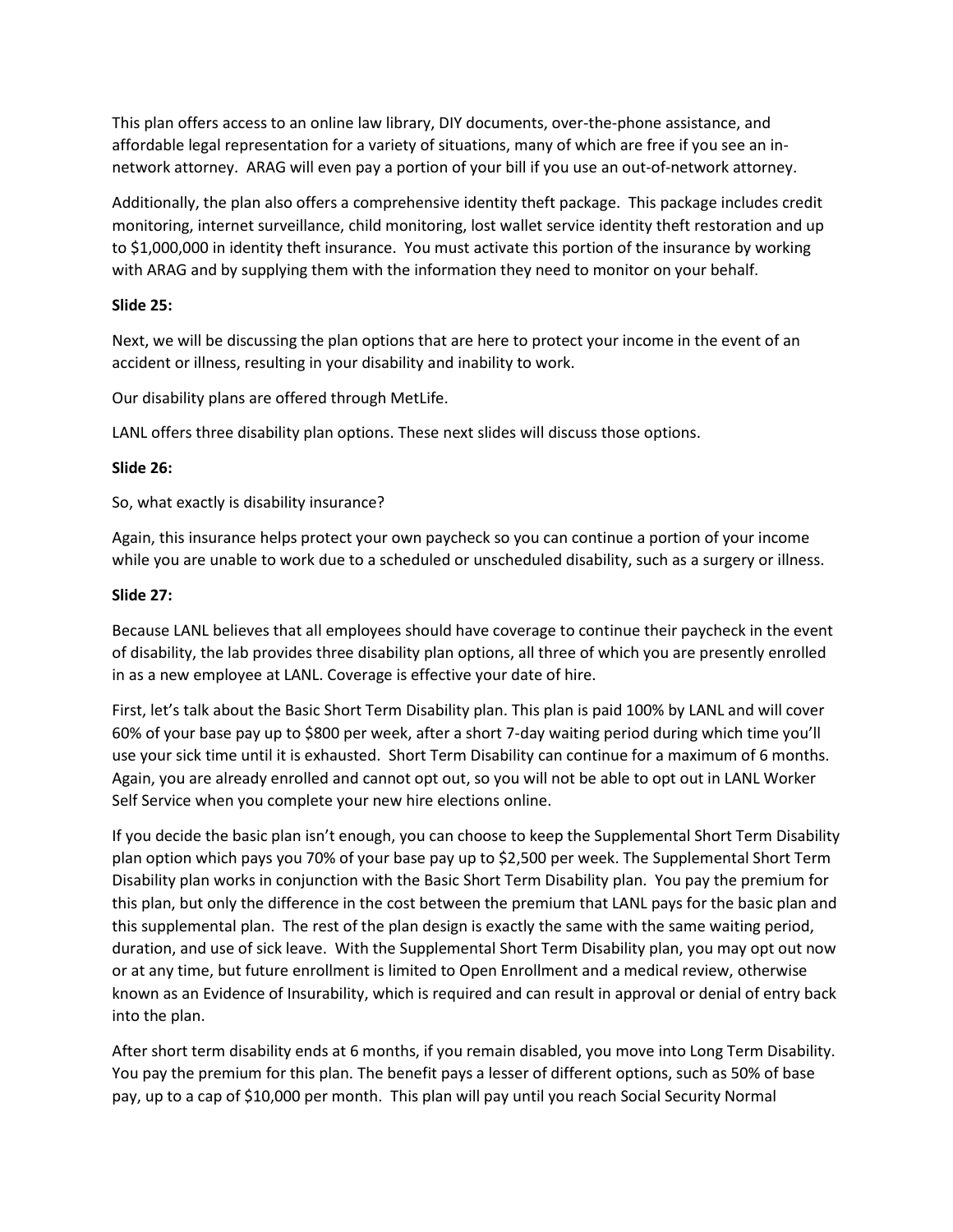Retirement Age. The same with the Supplemental Short-Term Disability, again you are automatically enrolled and can opt out now or at any time, but future enrollment is limited to Open Enrollment with Evidence of Insurability required.

## **Slide 28:**

In the event you are absent from work, whether from a medical need of your own and you need disability leave, or a medical need for someone else. Maybe it's a personal need or a professional leave need, all formal leave programs are administered through the Leaves Group within the Benefits Office.

A handful of paid and unpaid leave options are listed on the screen, but more details can be found on the Benefits website. If you need a leave now or in the future, please reach out to Leaves to discuss your eligibility and coordinate your absence.

## **Slide 29:**

At this time, we will take a 2-minute stretch break. We'll be right back after the break, and we'll continue sharing information about your benefits plan options.

### **Slide 30:**

Another plan option offered by MetLife is the Accidental Death and Dismemberment insurance, or AD&D for short.

# **Slide 31:**

AD&D protects you and your family from the unforeseen financial hardship of an accident that causes death, dismemberment, paralysis, and/or loss of sight, speech, or hearing.

The AD&D plan is one of the 3 term life options LANL offers. It works in conjunction with our life insurance policies. So, if you were to pass away due to an accident, both your life insurance and AD&D would pay out to your beneficiaries.

Coverage levels range from \$50,000 to \$500,000 and employees can choose to cover eligible dependents.

Please look at your guidebook for the cost and coverage level options.

The value of your coverage depends on who you are covering. As you can see on the chart, if you cover only your spouse and you, your spouse is covered at 60% of the amount you're covered for. If you're covering a spouse and a child or children, then your spouse is covered at 50% and your children are always covered at 20%.

# **Slide 32:**

Also provided by MetLife are our Life Insurance plans.

### **Slide 33:**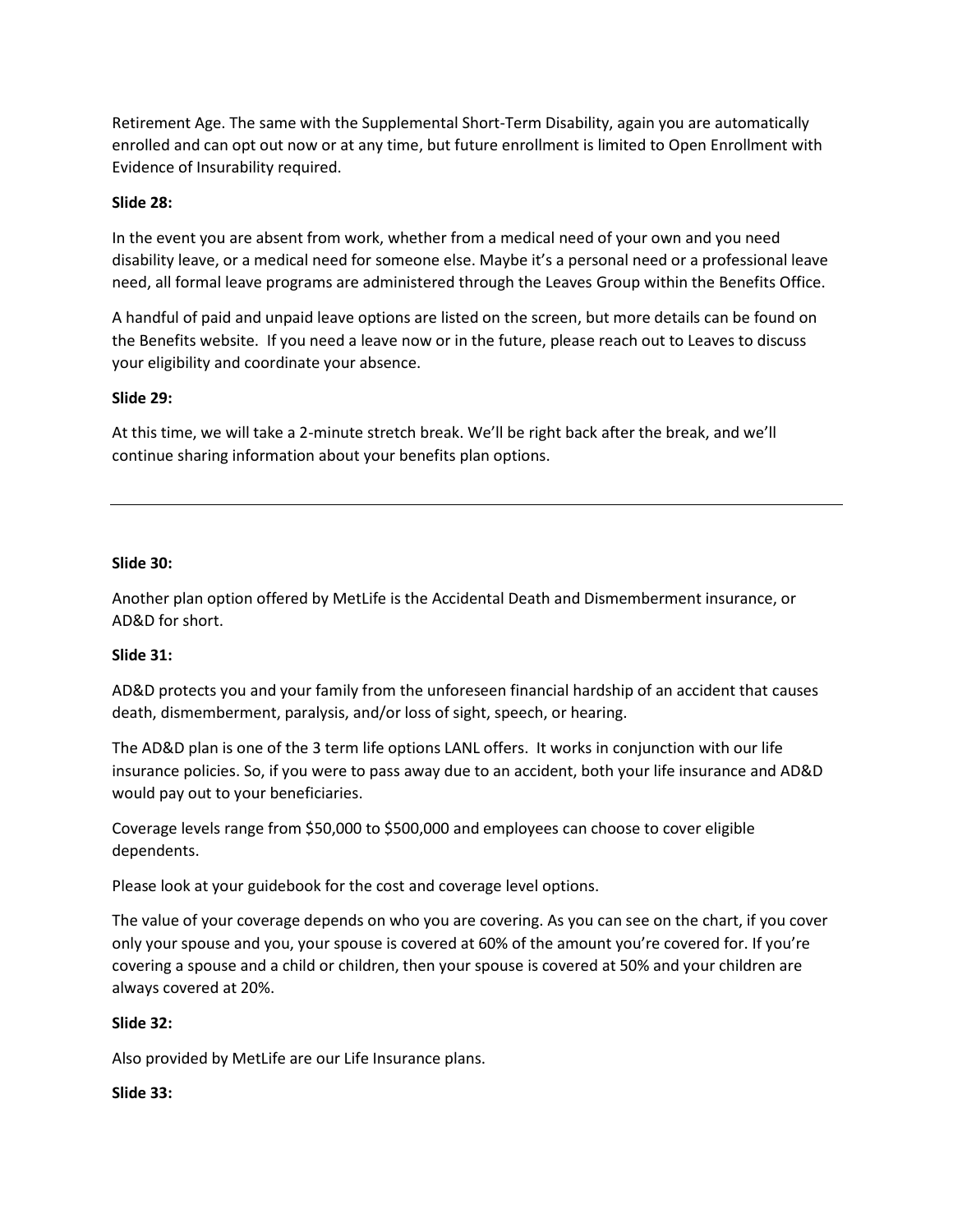First, we'll talk about Basic Life. This plan provides life insurance up to one time your annual salary with a maximum of \$50,000. If you make more than \$50,000, then your policy will be \$50,000. If you make less than \$50,000, then your policy will be one times your salary.

The premium for Basic Life insurance is paid by the Lab. Eligible employees are automatically enrolled in this coverage.

Now, we'll talk about Supplemental Life. The Supplemental Life plan offers you the flexibility to select the appropriate amount of coverage for you and your family. The cost for this coverage is based on your age and the amount of coverage you select. You can select coverage from one time to eight times your salary.

New hires are offered Supplemental Life up to three times your annual earnings, without evidence of insurability. If you elect four-to-eight times your salary, an Evidence of Insurability form will be sent to you to complete and submit for approval to MetLife, and you will be enrolled in the three-times option until you are approved for the higher coverage.

There is a \$1.5 M maximum on this policy. So, if the multiple of your salary reaches that amount, you will be capped at \$1.5 M.

Please note that your supplemental life benefit will reduce every five years, starting at age 65.

### **Slide 34:**

We also offer dependent life insurance.

You can enroll a spouse or domestic partner in anywhere from \$25,000 to \$200,000 of life insurance, in \$25,000 increments. You have a one-time opportunity to enroll them in \$50,000 of coverage with no medical questions. If you waive the coverage now, then the guaranteed issue amount is forfeited and any future amounts will require evidence of insurability.

The rates are based on your spouse or domestic partner's age and spouse life insurance will not be reduced by age.

Child life insurance has two coverage amounts: \$5,000 and \$10,000. The rates for each is \$.08 for \$5,000 and \$.15 for \$10,000, per paycheck. This rate is a flat rate, so you pay the same amount regardless of how many children you're covering.

Children can be covered up to the end of the month in which they turn age 26 or 18 for legal wards.

### **Slide 35:**

Now let's talk about Beneficiaries. Beneficiaries are a person, trust, or charity that receives your death benefits.

There are two types of beneficiaries: primary and contingent. Primary beneficiaries are first in line to receive your death benefits. Contingent beneficiaries are backup beneficiaries to the primary, if anything were to happen to your primary beneficiary.

To update your beneficiaries, you will work directly with MetLife. They manage our life insurance beneficiaries.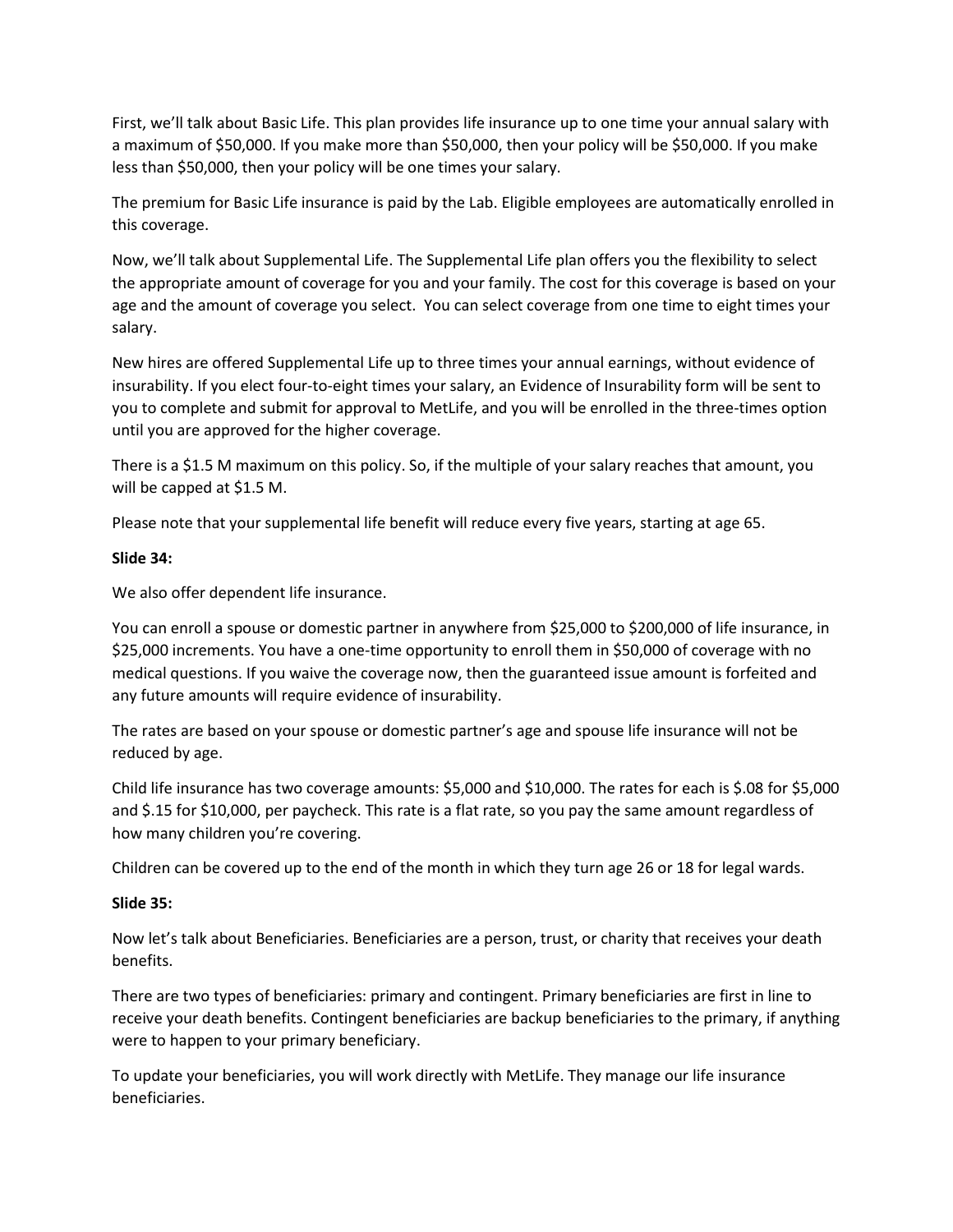You can update your beneficiaries at any time.

Your retirement plan beneficiaries are handled by Fidelity through their website, not through the process I just described.

## **Slide 36:**

MetLife offers additional free services, such as grief counseling and will, estate, and funeral planning services. For more information on these services, please visit MetLife's website or contact MetLife directly.

# **Slide 37:**

LANL cares about our wellness as employees. We have programs throughout the year to engage our employees in their financial, emotional, and physical wellness. We have health fairs, classes, a great wellness facility, and many other opportunities to engage in our wellness programs. How this ties to your benefits is through our Virgin Pulse Wellness program. The following slides will educate you on how your choices in living a healthy lifestyle can add to the richness of your LANL benefits.

## **Slide 38:**

You should be receiving an email from the wellness program in the coming weeks, telling you how to enroll. You should not sign up until you are enrolled in your medical option.

Participants earn incentives by participating in health-related activities to earn health miles towards incentives. Depending on which health plan a person is signed up under, they can earn up to \$200 or \$500 for participating in health-related activities over a full year. All participants are provided with a free "GoZone" pedometer from the Virgin Pulse website to track their steps. You just need to sign up for the pedometer on the Virgin Pulse website. There are lots of activities to choose from to earn points, such as completing the health assessment questionnaire. You can earn 2,000 points for completing the questionnaire. Your annual wellness exam is also worth 1,000 points.

Eligible spouses and domestic partners are also eligible to earn incentives for participating in healthrelated activities. Spouses or domestic partners must be a dependent on the employee's medical plan to participate.

Rewards are tracked quarterly and paid in the first quarter of the following year. The goal is to earn 10,000 points per quarter, but you will get a prorated reward amount if you don't quite hit that goal.

If you're in the High-Deductible Health Plan, the money you earn from the Virgin Pulse program is deposited into your Health Savings Account. You need to sign up for the Health Savings Account to get this contribution, even if you don't contribute any money to this account.

If you're signed up for the PPO plan, your rewards are deposited into the Health Care Account that is managed by Blue Cross Blue Shield of New Mexico. This is different than the Health Care Reimbursement Account through ConnectYourCare.

# **Slide 39:**

Now, we are going to talk about your retirement plan through Fidelity.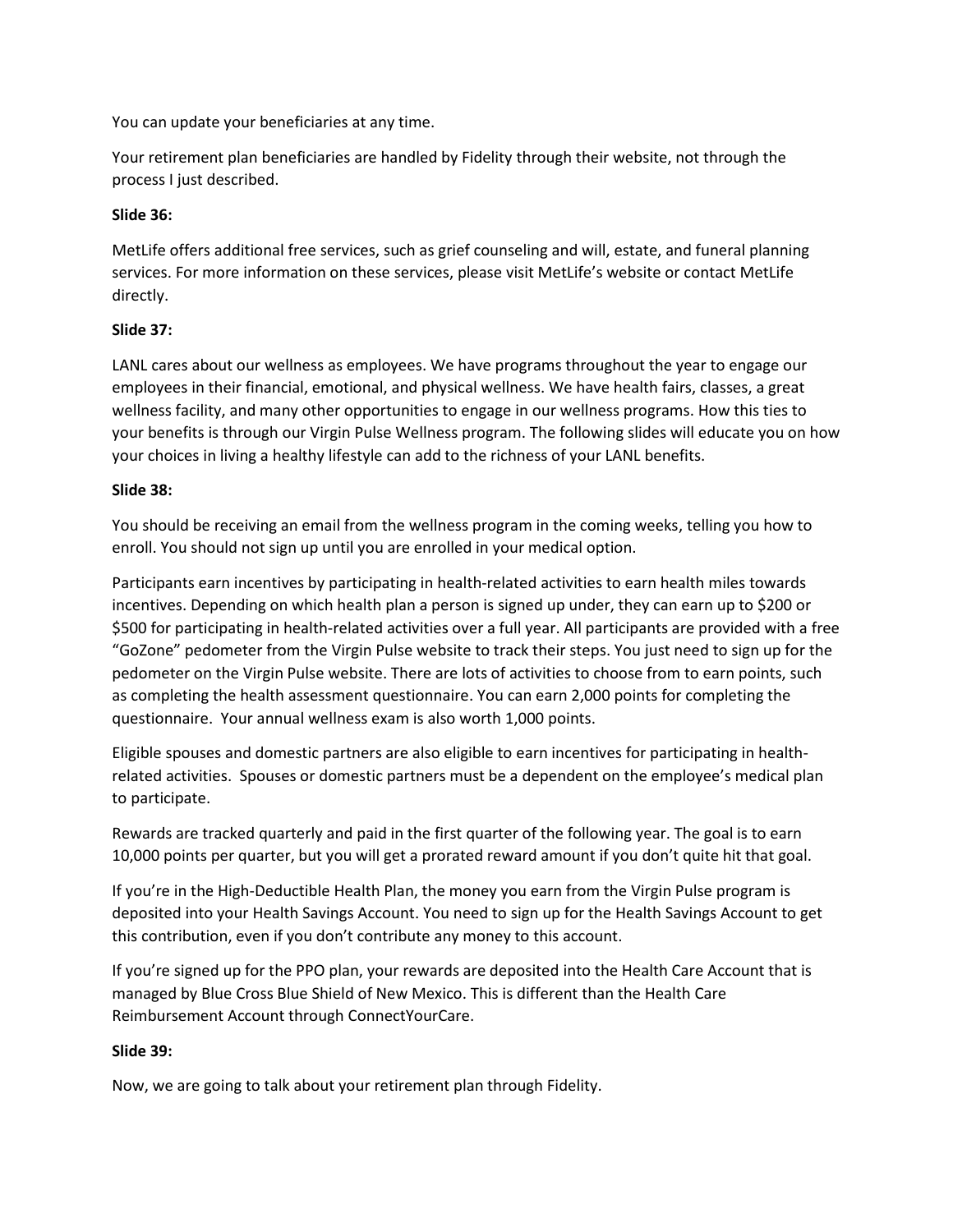#### **Slide 40:**

We will start by talking about the eligibility for the plan. Listed here is who is not eligible for the 401(k).

So, any student employees who do not have at least a bachelor's degree are not eligible.

Lab Associates, Retired Lab Fellows, and employees who don't have a valid social security number. Everyone else is eligible for the 401(k).

If you don't have a valid social security number, but will have one in the future, you will become eligible once you receive it.

### **Slide 41:**

LANL is just as invested as you are in saving for your future and has so many vehicles to help you get started.

*Company Match*: We offer a 6% dollar-for-dollar company match, which is free money. You can change your payroll contribution each paycheck by working with Fidelity. Please note it can take a paycheck or two to become effective.

An annual, non-elective employer contribution, which is also free money. If you have less than ten years of service, LANL will deposit 3.5% of your 401(k)-eligible earnings into your account at the beginning of each year. The payout looks at your 401(k)-eligible earnings from the year prior. So, you will see a payout in Quarter One of 2021 for eligible earnings you've made for 2020.

In our retirement plan, you are 100% vested in the 401(k) on day one. Other companies may ask you to be vested in their plan for a certain amount of years. But not us, you are vested 100% today.

Because this plan is so great, we don't want anyone to miss out. So, we automatically enroll all our new employees in the 6% contribution after 31 days of your new hire. If you would like to get a jump start on saving sooner you can.

You can also set up your account to automatically increase your contribution at the beginning of each year. We do not set this up automatically.

Your guide book shows you what the IRS annual contribution limits are.

And another great feature of our plan is the administrative fees. Our 401(k) plan has extremely low administration fees. And get this, LANL will pay both the administrative and recordkeeping fees on your account until your balance is greater than \$25,000.

### **Slide 42:**

These are our contribution options:

The pre-tax contribution allows you to save and invest a piece of your paycheck before taxes are taken out, on a pre-tax basis. Taxes are not paid until the employee starts withdrawing the money from their 401(k). Again, we have the company match up to 6% of eligible compensation and the automatic enrollment in 6% at 31 days.